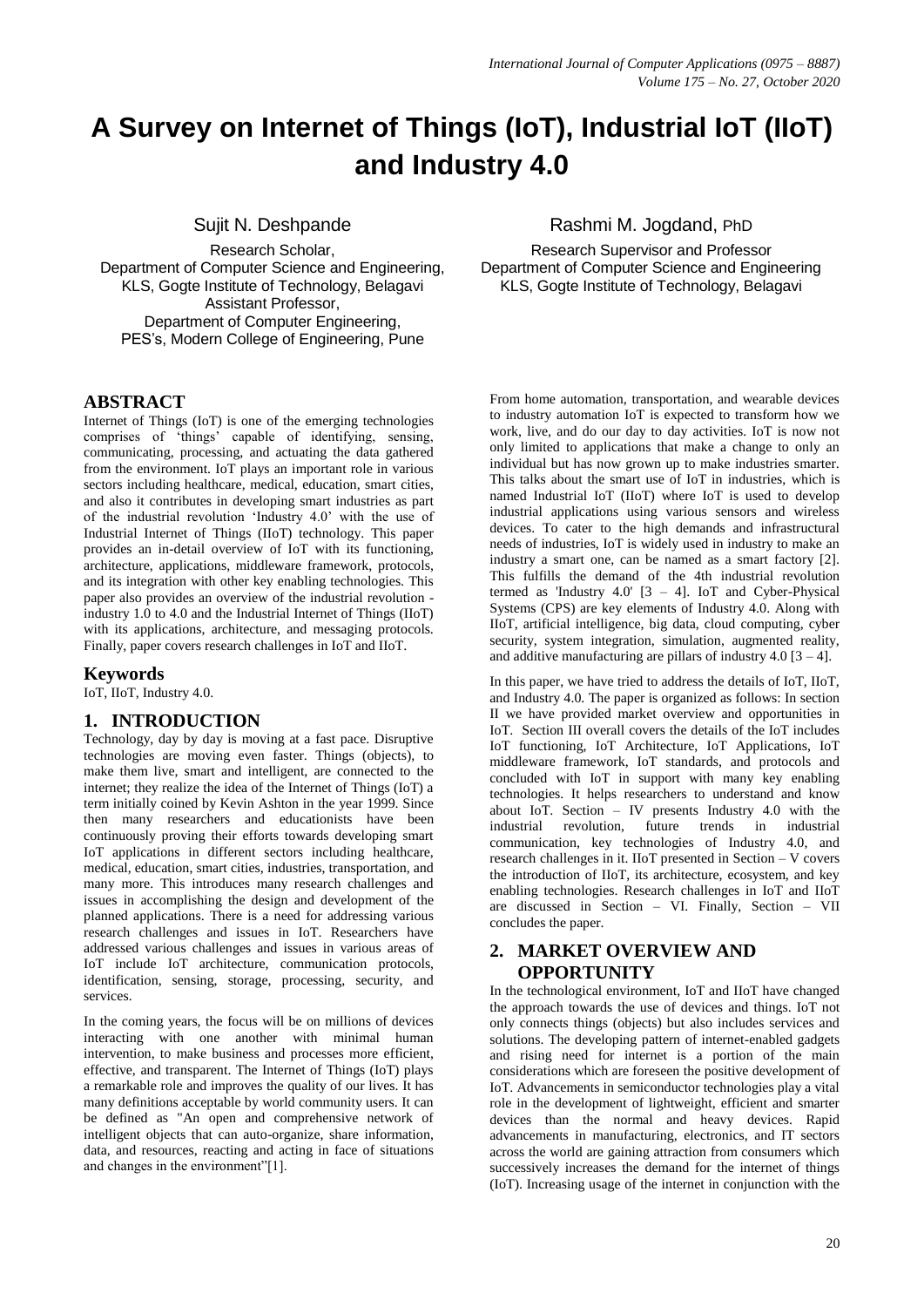rising penetration of smartphone users around the world is one of the prime factors behind the positive growth of the industry. "The IoT market reached USD 598.2 billion in 2015 and the market is expected to reach USD 724.2 billion by 2023"[5].

Geographically, Asia-Pacific is predicted to showcase incredible growth within the market of the internet of things (IoT) across the world shortly. The market of the Asia-Pacific region acquired 36% of the global revenue share in 2015 and the market is anticipated to grow at a CAGR of 10.2% during the forecast period i.e. 2016-2023 [5]. The internet of things (IoT) comprises connected vehicles, wearable electronic devices, and other electronic appliances that will be connected through the internet and operate from remote locations. Widescale availability and variety in technological devices are providing ease to the consumers to adopt the latest technology. Increasing technically competent populations across the globe is increasing the demand for the internet of things (IoT) globally.

The market potential of the Internet of Things in India alone is expected to reach USD 9 billion by 2020 [5]. With this, the IoT units in India can also see the rapid growth of 31 times to reach 1.9 billion by 2020 [5]. At present, there are approximately 7.6 billion people in the world, nearly 3.7 billion of those are connected to the Internet; roughly 50% of such connected population resides in Asia and 24% amongst them belongs to India [6].

Internet of things (IoT), with the potential to extend the connectivity of everything, everyone and everywhere, is changing the way we do things. India with a landscape of 120 IoT firms has the specified technical skills to drive the IoT revolution making it one among the key countries poised for the implementation of large scale IoT projects [7]. As per a joint report by IAMAI (The Internet and Mobile Association of India) and Deloitte, Industrial IoT is predicted to surpass the buyer IoT space in India by 2020. It also predicts a \$12 billion IoT opportunity. The accelerated pace of IoT adoption within the country will make sectors like industrial manufacturing, energy, agriculture, utilities, transport, and logistics lead the market [8].

#### **3. INTERNET OF THINGS**

#### **3.1 IoT Functioning**

This section explains the functioning of the IoT. The Internet has allowed its' users to change their way of work and communicate with each other by providing sound connectivity. Using this connectivity, IoT is trying to connect multiple devices at a time to the internet thereby making them smart and intelligent to facilitate man to machine and machine to machine interactions. This basic approach of functioning IoT has covered many areas, includes home automation, vehicle automation, industrial automation, healthcare and medical, retail, education, and many more. Below is the IoT ecosystem, which explains the working of IoT.

#### *3.1.1 Identifying and Sensing*

Identification of objects (things) with its id and address is crucial for IoT. There are identification methods such as electronic product codes (EPC) and ubiquitous codes (uCode) [10]. Sensors collect and transmit the data to the cloud or data warehouse. Context-awareness is possible using sensor technology. Further, it is analyzed to take the required actions based on demand. Sensors can be classified as passive and active sensors, analog and digital sensors, and scalar and vector sensors. Some of the examples of these sensors are an

accelerometer, water level, temperature sensor, light detection sensor, analog pressure sensor, magnetic sensor, passive infrared sensor, digital temperature sensor, magnetic field, motion detector sensor, and smartphone – a generic sensor [17] with many types of sensors embedded in it such as the location sensor (GPS), movement sensors (accelerometer, gyroscope), camera, light sensor, microphone, proximity sensor, and magnetometer.

## *3.1.2 Communication*

Data collected through several sensors is sent to the cloud for further processing, but it requires a way to reach there. Devices (things) with sensors can be connected to the cloud using various technologies available as, cellular, WiFi, satellite, Bluetooth, low power wide area network (LPWAN). The connection is established by using a gateway or router or directly to the internet via Ethernet. Based on the IoT application scenario the connectivity using the abovementioned technologies is decided that suits better though every technology has tradeoffs concerning power consumption, bandwidth, and range.

#### *3.1.3 Computation and Data Processing*

Collected data through various sensors is processed to extract information from the data. Usually, this is carried out at the cloud with the help of intelligent software. Comparing data across broad areas becomes efficient with the help of the cloud. To perform several computations processing elements like microcontrollers, microprocessors, and software applications are essential in IoT. Various hardware platforms like Particle.io, Espressif ESP8266 Board, Intel IoT Development Board, Adafruit.io, Arduino, Raspberry PI, BeagleBone are available for computations. Different software platforms like 2lemetry - IoT Analytics Platform, Appcelerator, AWS IoT platform, Bosch IoT Suite - MDM IoT Platform, Ericsson Device Connection Platform (DCP) - MDM IoT Platform, EVRYTHNG - IoT Smart Products Platform, IBM IoT Foundation Device Cloud, ParStream - IoT Analytics Platform, PLAT.ONE - end-to-end IoT and M2M application platform, ThingWorx - MDM IoT Platform, Xively- PaaS enterprise IoT platform [11] are available. TinyOS, Contiki, LiteOS, Riot OS, and Android are some of the operating systems used in IoT systems [10].

#### *3.1.4 User Interface*

It is an important element of the IoT ecosystem. It makes information available to the end-user. This could be done through an alert in the form of an email or notification. Users may use a web application or mobile application to respond to the system as per need.

#### **3.2 IoT Architecture**

IoT makes it possible to have an interaction between the physical and digital world using sensors and actuators. The objective of IoT is to help everyone ease their task and day to day challenges. IoT aims to create a world of billions or trillions of heterogeneous objects, devices, and appliances that are interconnected through a network and used collaboratively to achieve complex tasks that require a high degree of intelligence. But when IoT can be thought of as a solution to handle a problem in any sector, it has to cater to different requirements and needs. It introduces a need for having flexible layered architectures. The multilayer architectures are presented in [6], [7], [8]. Below are some of the multilayer architectures explained with layers and functioning of each one.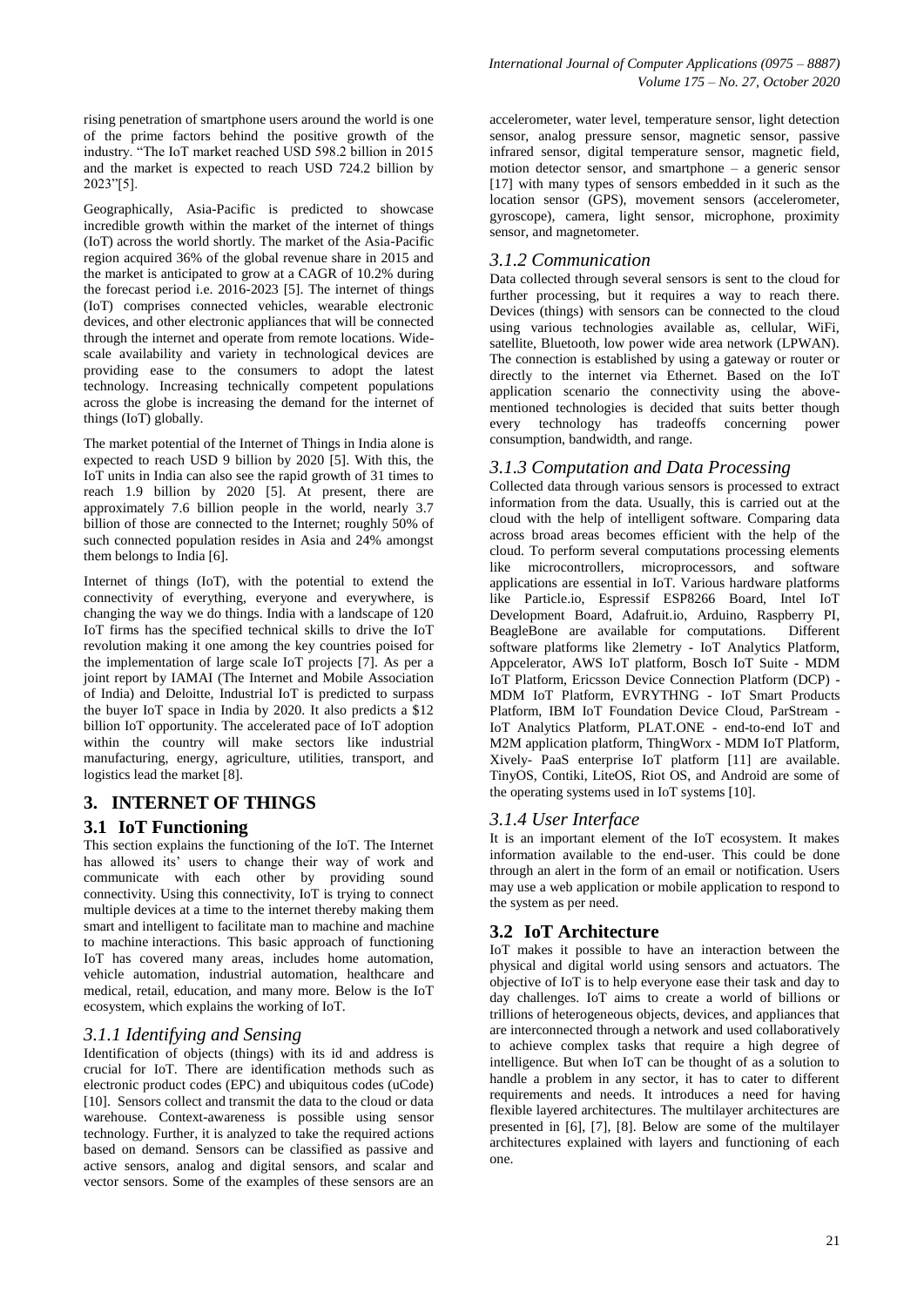#### *3.2.1 Three Layer Architecture*

Typically, the IoT architecture has 3 layers; perception layer, network layer, and application layer, which are described below –

Perception layer – Sensors and actuators are the main entities of this layer. Sensing and gathering the information from the environment and also identifying the other objects in the environment are the tasks performed by the various types of sensors available in a variety of applications [9]. Commonly available sensors in the market are a temperature sensor, proximity sensor, pressure sensor, and optical sensors.

Network layer– This layer is responsible for connecting smart things, network devices, and servers. Also used for transmitting and processing sensor data.

Application layer – This layer is responsible for delivering application-specific services to the user. It also defines applications in which IoT can be deployed.

#### *3.2.2 Five Layer Architecture*

With this basic 3 layer architecture, there are various IoT architectures such as middleware based, SOA based, and 5 layer architecture introduced in [10]. For smooth functioning of the system and each component to carry out the smoother operation, the 3 layer architecture is expanded to 5 layer architecture, consisting of the Perception layer, transport layer, processing layer, application layer, and business layer. The functioning of the perception layer is same as that of in 3 layer architecture. The functioning of the remaining layers is discussed below -

Transport layer – It transfers the gathered data by the sensors between different layers through a network for further processing through any medium like 3G, wireless network, Bluetooth, RFID, or NFC.

Processing layer – It mainly does the task of storing and processing the data. It performs analysis as well as processes a huge amount of data as per users' needs. Databases, cloud computing services, big data processing, and data analytics modules come into the picture as a part of the processing layer.

Application layer – Followed the processing of data, produced information is given to the application layer, responsible for delivering application-specific services to the user.

Business layer – It is the topmost layer in 5 layer IoT architecture. It manages the whole IoT system including applications, business and profit models, and users' privacy [10]. It is responsible to build a specific business model as per the need and requirements. Most of IoT applications are built considering this 5 layer architecture [10].

#### **3.3 IoT Applications**

IoT plays a vital role in many real-life applications. Some of the applications of IoT include [10], smart homes [12], [13], wearable devices [14], industrial automation [15], [16], smart transportation systems, health care, smart retail, smart farming - agriculture. IoT can effectively be used in smart city services includes health care, transportation, and governments. IoT can be effectively used in prevention of geologic hazards [50]. IoT has a major role in 5G systems and it introduces 5G IoT [47].

#### **3.4 IoT middleware framework**

The IoT middleware framework connects different components; that help to have smooth communication between various devices. The interface facilitates the

interaction between the "Internet" and the "Things", which means hardware or applications. IoT framework provides cloud support and all other needs the IoT technology should satisfy. IoT system will need cloud services, security for data stored in the cloud, supporting protocols, edge devices such as gateways, and supporting software. An IoT framework can be used to simplify programming work.

#### **3.5 IoT Standards and Protocols**

Connected devices in the IoT ecosystem are expanding over the last two decades. These devices are enabled to collect, process, and send data to other objects, applications, or servers. It covers many areas of applications including manufacturing, medicine, automotive, security systems, transportation, and many more. The IoT devices are safely connected to a common network, allows the IoT system to function and transfer data. IoT standards and protocols make such a connection possible.

IoT devices are powered by batteries; devices are also having low computing capability and storage capacity. To overcome these constraints IoT applications have to rely more on a cloud for computing and storage purposes. So communication challenges involved in it are identification with unique addressing, routing protocols, and high-speed reliable communication with low power.

To address above mentioned challenges various communication technologies have been proposed includes Bluetooth, RFID and Near Field Communication (NFC) [18] and protocols have also been developed for different layers are listed below - Physical and MAC layer – IEEE 802.15.4 [21] and Zigbee [21], adaptation layer – 6LoWPAN [19], network layer – A routing protocol (RPL) [20], transport layer – UDP a connectionless protocol and application layer [10] – CoAP [22 – 23] (Constrained Application Protocol), MQTT [24] (Message Queue Telemetry Transport), XMPP [25] (Extensible Messaging and Presence Protocol), AMQP [26] (Advanced Message Queuing Protocol) and DDS [27] (Data Distribution Service).

### **3.6 IoT – integration with key enabling technologies**

IoT undoubtedly is one of the most exciting topics to the research community, the public sector, and industry facilitates communication between all sorts of connected "things" into a comprehensive network of interrelated computing intelligence without the intervention of a human. IoT can be used to solve many real-time applications in various areas. But it also brings several implementation challenges. These can be overcome with the integration of several key enabling technologies discussed below. Many applications can be found with the integration of IoT with one or more technologies listed below. Below are key enabling technologies discussed that can be integrated with IoT to implement various real-time applications.

#### *3.6.1 Cloud Computing*

Cloud can be integrated with IoT though these are two different technologies [48]. Integration of Cloud and IoT, given the name CloudIoT [28] has given birth to many applications includes healthcare, education, smart cities, and medical [29]. On-demand of users cloud computing provides a service. It can be provided in terms of platform, infrastructure, and software as a service. Sensors have limited memory and processing power it can only store and process local data. Cloud can be effectively used by IoT applications to monitor and analyze objects. It also supports artificial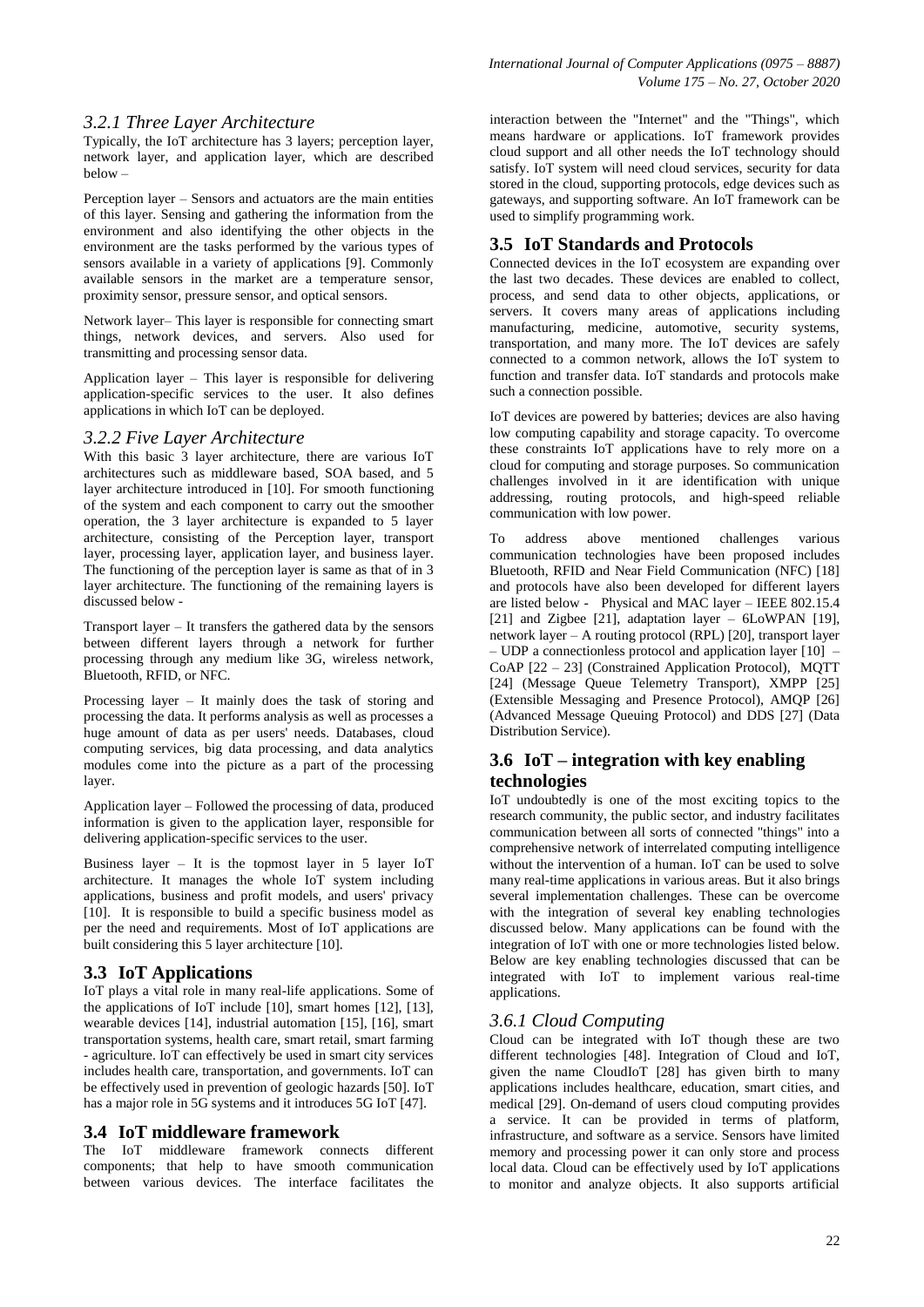intelligence for the decision making, thus bypassing human intervention.

### *3.6.2 Big Data Analytics*

Since the number of devices (objects) connected to the internet is increasing day by day, data generated by these devices also growing at a faster rate. To fulfill the need IoT and Big Data should have to go hand in hand. Big Data manages the huge amount of data generated using its technologies. The Internet of Things (IoT) and big data are two vital subjects in commercial, industrial, and many other applications. The name IoT was framed in approximately a decade ago and refers to the world of machines or devices connected to the Internet, by which a large amount of big data is collected, stored, and managed. Big data additionally refers to the analysis of this generated data to produce useful results. The main motivating power behind the IoT and big data have been the collection and analysis of data related to consumer activities to find out why and what customers buy.

#### *3.6.3 AI and ML*

The present business world is changing with the use of IoT (Internet of Things). IoT is helping in collecting a huge amount of data from multiple sources. This huge amount of data coming from several IoT devices makes it difficult to collect, process, and analyze the data. Combining [AI](https://www.clariontech.com/platform-blog/artificial-intelligence-in-business-is-bound-to-impact-your-business)  [\(Artificial Intelligence\)](https://www.clariontech.com/platform-blog/artificial-intelligence-in-business-is-bound-to-impact-your-business) and ML (Machine Learning) with IoT can solve the issue. The integration of AI and ML with IoT can create intelligent machines that simulate smart behavior and supports in decision making with little or no human interaction.

#### *3.6.4 Image Processing*

There are various applications with integration of IoT in image processing exists includes image processing in medical applications, image processing in IoT based smart agriculture, smart city system, smart traffic control, etc. [43]. Smart agriculture application with integration of IoT and image processing is presented in [44].

#### *3.6.5 Augmented Reality*

The gap between the physical and digital world, one of the great promises of industry 4.0, can be easily bridged by integrating IoT with Augmented Reality (AR). It guarantees business benefits such as augmentation and standardization and customization and efficiency [41]. The integration of IoT with AR helps in e-learning and develops an interest in learning among students [42].

## **4. INDUSTRY REVOLUTION – INDUSTRY 1.0 TO 4.0**

The industrial revolution, since the first revolution, resulted in radical changes in manufacturing, from water and steampowered machines to electrical and digital automated production. Complicated, automatic, and sustainable manufacturing processes make it easy for people to operate machines simply, efficiently, and persistently [30].

The four industrial revolutions are shown in figure 1.

#### **4.1 Industry 1.0**

Industry 1.0 can also be deemed as the beginning of the industry culture which focused equally on scale and efficiency. The first weaving loom was introduced in 1784, with an increase of productivity in efficiency and scale. Water and steam were used in the first industrial revolution around 1760 with the transition to new manufacturing processes. It has benefited in manufacturing a larger number of various

goods and creating a better standard of living for some. The textile industry, especially, was transformed by industrialization, as was transportation. Fuel sources like steam and coal made machine use more feasible, and therefore the idea of producing with machines quickly spread. Machines allowed faster and easier production, and that they made all types of latest innovations and technologies possible also [31].

# **4.2 Industry 2.0**

The beginning of the 20th century marked the start of the second industrial revolution. In this revolution, machines were running on electrical energy. The main contributor to this revolution was the development of machines running on electrical energy. It is more efficient to work and maintain both in terms of cost and energy, unlike water and steam based machines which were comparatively inefficient and resource hungry. This era also saw the evolution of the industry culture introduced in industry 1.0 into the management program to reinforce the efficiency of producing facilities. American mechanical engineer Fredrick Taylor introduced the study of approaches to optimize worker, workplace technique, and optical allocation of recourses [32]. The second industrial revolution picked up in the period between the 1760s to 1840s as "Technological revolution" referred by historians and mainly was in Britain, Germany, and America [31].

## **4.3 Industry 3.0**

This technological revolution was spurred by the advances within the electronic industry within the previous couple of decades of the 20th century. Industry 3.0 may be a huge leap ahead wherein the arrival of computer and automation ruled the economic scene. There have been more robots to perform human tasks like programmable logic controllers, washing machines, etc. To automate production around 1970 this revolution started using electronics and IT (Information Technology). This has introduced the use of Programmable Logic Controllers (PLC) to automate the human tasks on the assembly line [31].

# **4.4 Industry 4.0**

The boom in the internet and telecommunication industry in the 1990s revolutionized in the way we connected and exchanged information. It's resulted in paradigm changes in the manufacturing industry and traditional production operation merging the boundaries of the physical and the virtual world. Industry 4.0 using a cyber-physical system to analyze, share and guide intelligent action for various processes in the industry to make the machine smarter.

In Industrial Internet of things (IIoT) the exchange of information is possible without human intervention by smart machines, storage systems, and production facilities [31]. The Cyber-Physical Systems (CPS), IoT, cloud computing, and cognitive computing are key elements of industry 4.0 [31].

Industry 4.0 fosters exactly what may be known as the "smart factory". Inside modular organized wise industrial facilities, cyber-physical systems keep track of bodily procedures, produce a digital duplicate from the bodily globe as well as help to make decentralized choices. Within the internet of things, cyber-physical systems connect as well as work with one another with people within real-time each in the house as well as throughout organizational services provided as well as utilized by individuals from the worth string.

The reference model of industry 4.0 as RAMI 4.0 is discussed in [33]. The various key technologies of Industry 4.0 include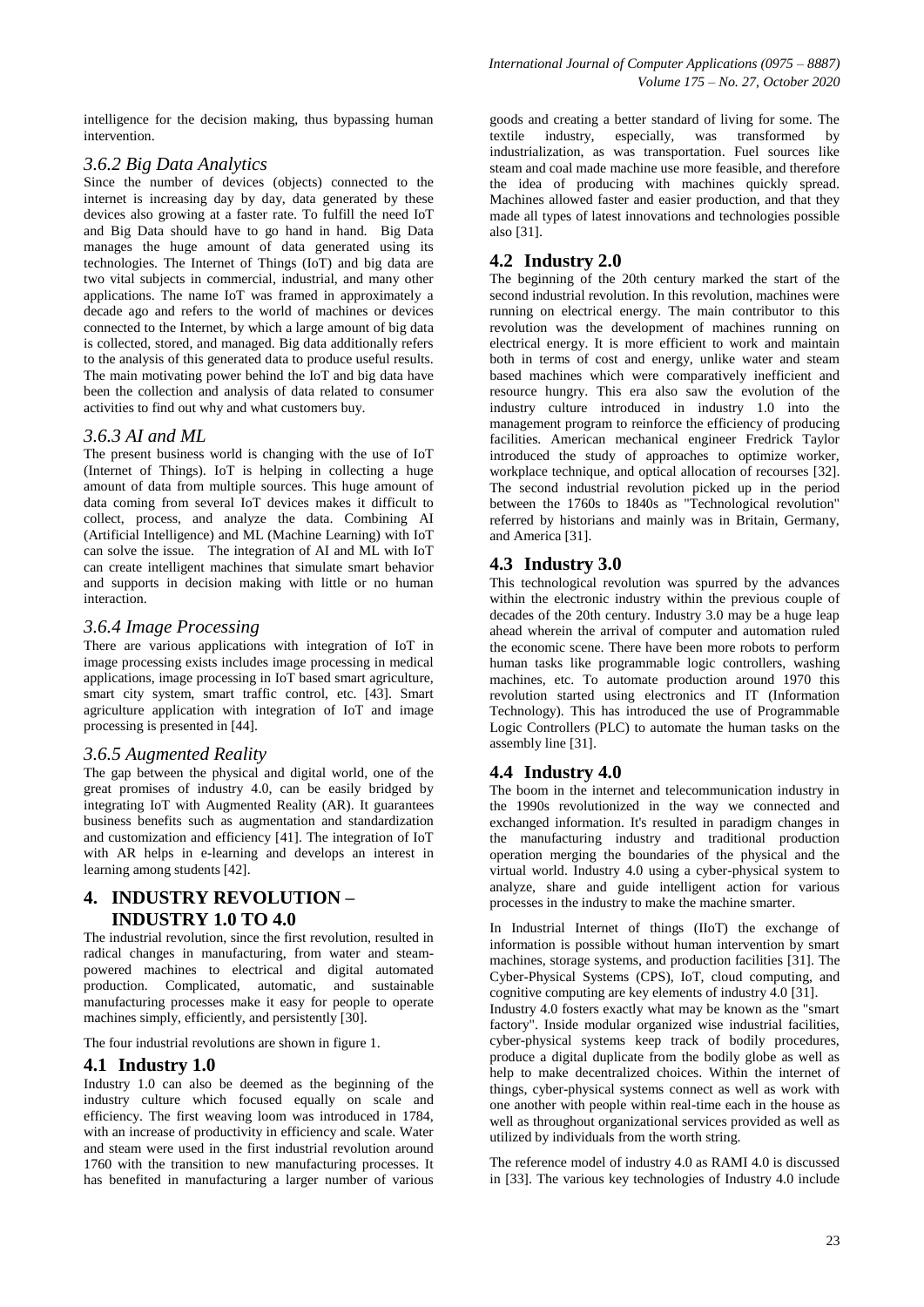the IIoT, Cloud Computing, Big Data, Simulation,



**Fig 1: Four Industrial Revolutions [34].**

Augmented Reality, Additive Manufacturing, Horizontal and Vertical Systems Integration, Autonomous Robots, and Cyber Security are discussed in [33]. The various issues and challenges of industry 4.0 are discussed in [34]. This industrial revolution has started in Germany to boost its economy.

# **5. INDUSTRIAL INTERNET OF THINGS (IIOT)**

The transformation of industrial processes using various technologies such as Cyber-Physical Systems (CPS), Internet of Things (IoT), Cloud Computing, Machine Learning, and Data Analytics is the main concern in Industry 4.0. IIoT is becoming popular in the industrial sector to improve the personal condition in the industry, to improve operational efficiency, and to increase the machine lifetime.

## **5.1 IoT Applications in Industry**

IoT plays a vital role in industrial applications. Its use is growing in various applications including production and manufacturing, health care services, transportation, and many more [35]. The use of IoT in the healthcare service industry, food supply chain, safer mining production, transportation and logistics, firefighting, etc are discussed in detail in [35]. In manufacturing and production industries the IoT can be effectively used in predictive maintenance [49].

# **5.2 Messaging protocols for IIoT**

To support heterogeneity and to ensure application interoperability IoT uses messaging protocols with the presence of broker. More commonly known messaging protocols are Message Queuing Telemetry Transport (MQTT) and Advanced Message Queuing Protocol (AMQP) [36]. A comparative study between MQTT and MODBUS TCP is presented in [37]. Overview of IIoT technology, key enabling technologies, and their applications in industries are discussed by [38].

# **5.3 IIoT Architecture**

IIoT three-tier system architecture with its layers as physical, communication, and application, is described in detail by [39]. It can also be represented in three layers with its layers as **enterprise** – business applications, **platform** – for secure communication, and **edge** – monitoring and control [51].

Cloud computing, hybrid cloud, and edge computing can be the various computing systems in IIoT [39]. Different open research challenges and necessary future research directions in IIoT are well presented in [39]. Security is the measure of concern in IIoT. Supervisory Control and Data Acquisition (SCADA) systems are used to provide security in IIoT [40].



**Fig 2: Growth of IoT [46]**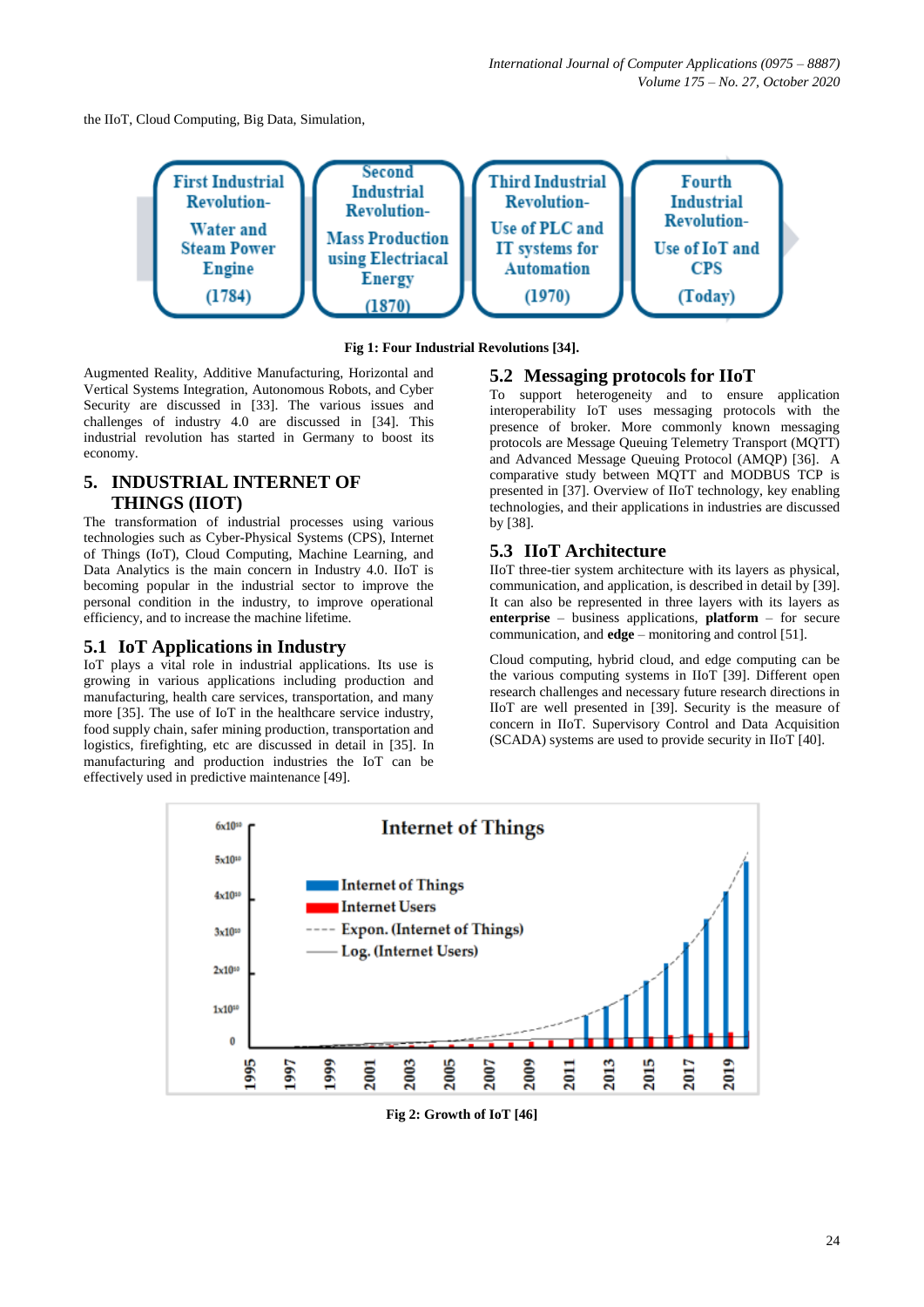# **5.4 Examples of IIoT along with their applications**

IIoT fulfills the requirements of industry 4.0, which is a type of industry framework used by many industries for their applications including MAN, Siemens, Caterpillar (CAT), Airbus, ABB, Fanuc, Magna Steyr, John Deere, Tesla, Hortilux [45].

# **6. RESEARCH CHALLENGES IN IOT AND IIOT**

Since IoT and IIoT are still in the developing stage, there is still huge scope for these technologies to be mature enough such that to be fully functional and trusted technologies. Many issues that need to be addressed include architecture, lack of standardization, issues of interoperability, security, scalability, etc. There are many solutions proposed by researchers but these solutions are not generic, they either address challenges only in a specific domain or targeted towards distinct objectives. As the research in IoT is advancing, new application domains are being discovered with increased complexity in implementation.

There is continuous growth in IoT. Figure 2 shows the growth of IoT concerning internet users and connected devices. So by considering this it is clear that there is still a need to address the research challenges in the different areas of IoT includes,

# **6.1 Monitoring and Sensing**

In IoT huge amount of data is gathered through various sensors. Several key challenges related to gathering of the data include battery lifetime of the devices and power consumption issues as continuous sensing and transmission of data is essential as a part of any application. Though technologies have progressed at a certain level they continue to evolve for more energy efficiency.

#### **6.2 Communication Protocols**

There are several protocols available in IoT, includes CoAP, MQTT, etc. These protocols are available as a single protocol. Though researchers contributed to the development of these protocols there is still scope in the direction of generalized support for various protocols.

## **6.3 Data management and processing**

The data management, processing, and analysis are complex in IoT because of large scale data and heterogeneity. Various cloud-based systems exist, focuses more on centralized processing. To overcome the limitations of existing cloud architectures of not meeting data transmission rates for IoT data, fog, and mobile cloud computing technologies can be used with research challenges that need to be addressed.

#### **6.4 Security and privacy**

This is one of the important challenges in IoT that needs major attention from researchers to provide strong security and data privacy to avoid attacks on IoT applications. The main aim is to ensure the security and confidentiality of the users, infrastructures, data, and devices of the IoT, and guarantee the availability of the services. Thus, research in IoT security is gaining much more attention from researchers.

IIoT is adopted by most of the manufacturers, companies, healthcare providers to improve productivity and efficiency through various features supported by IIoT. IIoT has many research challenges that need to be addressed in future

research. Some of the challenges of IIoT are real-time performance, security, and privacy, energy efficiency, coexistence, and interoperability.

## **7. CONCLUSION**

In this paper, we reviewed, IoT, as one of the emerging technologies, IIoT, and Industry 4.0 in detail including architectures, functioning, protocols, and various technologies integration with IoT to build smart applications. This paper covers market overview and opportunities in IoT. The industrial revolution starting from industry 1.0 to 4.0 is covered in this paper. This paper also covers IIoT with its architecture, applications, messaging protocols, and examples. Finally, we discussed the research directions to address challenges.

#### **8. REFERENCES**

- [1] Madakam, Somayya&Ramaswamy, R &Tripathi, Siddharth. (2015). Internet of Things (IoT): A Literature Review. Journal of Computer and Communications.3. 164-173. 10.4236/jcc.2015.35021.
- [2] Xu, Li & He, Wu & Li, Shancang. (2014). Internet of Things in Industries: A Survey. IEEE Transactions on Industrial Informatics. 10. 2233-2243. 10.1109/TII.2014.2300753.
- [3] Vaidya, Saurabh&Ambad, Prashant&Bhosle, Santosh. (2018). Industry 4.0 – A Glimpse. 20. 233-238. 10.1016/j.promfg.2018.02.034.
- [4] Alcacer, V., Cruz-Machado, V., 2019. Scanning industry 4.0:a literature review on technologies for manufacturing systems. Eng. Sci. Technol. Int. J. 22 (3).
- [5] https://www.researchnester.com/reports/internet-ofthings-iot-market-global-demand-growth-analysisopportunity-outlook-2023/216#:~:text=The%20global%20internet%20of%20t hings,forecast%20period%202016%2D2023%20globally
- [6] R. Khan, S. U. Khan, R. Zaheer, and S. Khan, "Future Internet: The Internet of Things architecture, possible applications and key challenges," in Proc. 10th Int. Conf. FIT, 2012, pp. 257–260.
- [7] Z. Yang et al., "Study and application on the architecture and key technologies for IoT," in Proc. ICMT, 2011, pp. 747–751.
- [8] M. Wu, T. J. Lu, F. Y. Ling, J. Sun, and H. Y. Du, "Research on the architecture of Internet of Things," in Proc. 3rd ICACTE, 2010, pp. V5-484–V5-487.
- [9] W. Ejaz, A. Anpalagan, M. Imran, M. Jo, M. Naeem, S. Qaisar, and W. Wang, "Internet of Things (IoT) in 5G Wireless Communications," IEEE Access, vol. 4, pp. 10310 - 10314, 2016.
- [10] A. Al-Fuqaha, M. Guizani, M. Mohammadi, M. Aledhari, and M. Ayyash, ''Internet of Things: A survey on enabling technologies, protocols, and applications,'' IEEE Commun. Surv. Tuts., vol. 17, no. 4, pp. 2347–2376, 4th Quart., 2015.
- [11] [https://dzone.com/articles/iot-software-platform](https://dzone.com/articles/iot-software-platform-comparison)[comparison](https://dzone.com/articles/iot-software-platform-comparison)
- [12] D. J. Cook, A. S. Crandall, B. L. Thomas, and N. C. Krishnan,"CASAS:A smart home in a box," Computer, vol. 46, no. 7, pp. 62–69, Jul. 2013.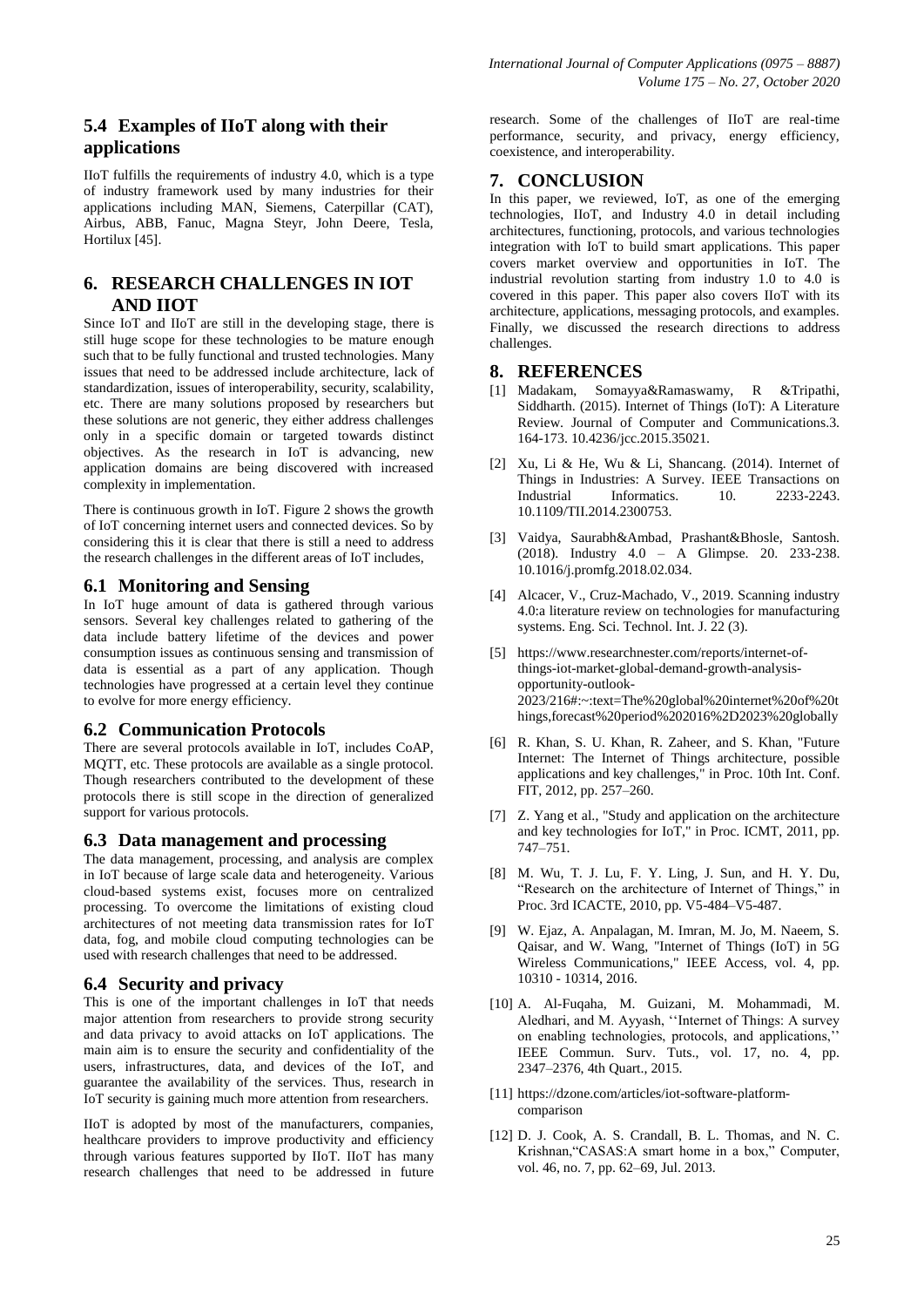- [13] N. Komninos, E. Philippou, and A. Pitsillides, "Survey in smart grid and smart home security: Issues, challenges, and countermeasures," IEEE Commun. Surveys Tuts., vol. 16, no. 4, pp. 1933–1954, 4th Quart. 2014.
- [14] A. O. Putri, M. A. M. Ali, M. Saad, and S. S. Hidayat, "Wearable sensor and internet of things technology for better medical science: A review," International Journal of Engineering and Technology(UAE), vol. 7, no. 4, pp. 1–4, 2018.
- [15] I. Ungurean, N. C. Gaitan, and V. G. Gaitan, "An IoT architecture for things from industrial environment," in Proc. 10th Int. COMM,2014,pp. 1–4.
- [16] C. Wang, Z. Bi, and L. D. Xu, "IoT and cloud computing in automation of assembly modeling systems," IEEE Trans. Ind. Informat., vol. 10, no. 2, pp. 1426–1434, May 2014.
- [17] [https://www.sam-solutions.com/blog/internet-of-things](https://www.sam-solutions.com/blog/internet-of-things-iot-protocols-and-connectivity-options-an-overview/)[iot-protocols-and-connectivity-options-an-overview/](https://www.sam-solutions.com/blog/internet-of-things-iot-protocols-and-connectivity-options-an-overview/)
- [18] P. Sethi and Smruti R. Sarangi. Internet of things: Architectures, protocols, and applications. 2017:1–25, 01 2017.
- [19] D. Culler and S. Chakrabarti, "6lowpan: incorporating IEEE 802.15. 4 into the IP architecture, IPSO Alliance, White Paper, 2009.
- [20] J. Vasseur, N. Agarwal, J. Hui, Z. Shelby, P. Bertrand, and C. Chauvenet, "Rpl: the ip routing protocol designed for low power and lossy networks," Internet Protocol for Smart Objects (IPSO) Alliance 36, 2011.
- [21] P. Baronti, P. Pillai, V. W. C. Chook, S. Chessa, A. Gotta, and Y. F. Hu, "Wireless sensor networks: a survey on the state of the art and the 802.15.4 and ZigBee standards," Computer Communications, vol. 30, no. 7, pp. 1655–1695, 2007
- [22] W. Colitti, K. Steenhaut, N. De Caro, B. Buta, and V. Dobrota, "Evaluation of constrained application protocol for wireless sensor networks," in Proceedings of the 18th IEEE Workshop on Local and Metropolitan Area Networks (LANMAN '11), pp. 1–6, IEEE, Chapel Hill, NC, USA, October 2011.
- [23] Z. Shelby, K. Hartke, and C. Bormann, "The constrained application protocol (CoAP)," Tech. Rep., IETF, 2014.
- [24] D. Locke, "MQ telemetry transport (MQTT) v3. 1 protocol specification," IBM developerWorks Technical Library,2010, http://www.ibm.com/developerworks/webservices/librar y/wsmqtt/index.html.
- [25] P. Saint-Andre, "Extensible messaging and presence protocol (XMPP):Core," Internet Eng. Task Force (IETF), Fremont, CA, USA, Request for Comments: 6120, 2011.
- [26] "OASIS Advanced Message Queuing Protocol (AMQP) Version 1.0,"Adv. Open Std. Inf. Soc. (OASIS), Burlington, MA, USA, 2012.
- [27] Data distribution services specification, V1.2, Object Manage. Group(OMG), Needham, MA, USA, Apr. 2, 2015. [Online]. Available: http:// [www.omg.org/spec/DDS/1.2/](http://www.omg.org/spec/DDS/1.2/)
- [28] Botta, Alessio&Donato, Walter &Persico, Valerio

&Pescapè, Antonio. (2015). Integration of Cloud computing and Internet of Things: A survey. Future Generation Computer Systems. 56.10.1016 /j.future.2015.09.021.

- [29] Sivakumar, S. &Anuratha, V. &Gunasekaran, S.. (2017). Survey on Integration of Cloud Computing and Internet of Things Using Application Perspective. International Journal of Emerging Research in Management and Technology. 6. 101-108. 10.23956/ijermt/SV6N4/101.
- [30] J. Qin, Y. Liu, R. Grosvenor, A Categorical Framework of Manufacturing for Industry 4.0 and Beyond, Changeable, Agile, Reconfigurable & Virtual Production, Procedia CIRP 52 (2016) 173 – 178.
- [31] [https://supplychaingamechanger.com/the-industrial](https://supplychaingamechanger.com/the-industrial-revolution-from-industry-1-0-to-industry-5-0/)[revolution-from-industry-1-0-to-industry-5-0/.](https://supplychaingamechanger.com/the-industrial-revolution-from-industry-1-0-to-industry-5-0/)
- [32] [https://www.simio.com/blog/2018/09/05/evolution](https://www.simio.com/blog/2018/09/05/evolution-industrial-ages-industry-1-0-4-0/)[industrial-ages-industry-1-0-4-0/.](https://www.simio.com/blog/2018/09/05/evolution-industrial-ages-industry-1-0-4-0/)
- [33] Alcácer, V., & Cruz-Machado, V. (Accepted/In press). Scanning the Industry 4.0: A Literature Review on Technologies for Manufacturing Systems. Engineering Science and Technology, an International Journal, 22(3), 899-919.
- [34] Vaidya, Saurabh & Ambad, Prashant & Bhosle, Santosh. (2018). Industry 4.0 – A Glimpse. 20. 233-238. 10.1016/j.promfg.2018.02.034.
- [35] Xu, Li & He, Wu & Li, Shancang. (2014). Internet of Things in Industries: A Survey. IEEE Transactions on Industrial Informatics. 10. 2233-2243.10.1109 /TII.2014. 2300753.
- [36] Sisinni, Emiliano & Brandao, Dennis & Rocha, M.S. & Rinaldi, Stefano & Ferrari, P.. (2018). Delay Estimation of Industrial IoT Applications Based on Messaging Protocols. IEEE Transactions on Instrumentation and Measurement. 67.10.1109/TIM.2018.2813798.
- [37] Modbus Application Protocol Specification V1.1b3. 2012. Available online: http://www.modbus.org/docs/ Modbus\_Application\_Protocol\_V1\_1b3.pdf (accessed on 3 February 2019).
- [38] Xu, Hansong & Yu, Wei & Griffith, David & Golmie, Nada. (2018). A Survey on Industrial Internet of Things: A Cyber-Physical Systems Perspective. IEEE Access. PP. 1-1. 10.1109/ACCESS.2018.2884906.
- [39] Xu, Hansong & Yu, Wei & Griffith, David & Golmie, Nada. (2018). A Survey on Industrial Internet of Things: A Cyber-Physical Systems Perspective. IEEE Access. PP. 1-1. 10.1109/ACCESS.2018.2884906.
- [40] Falco, Gregory & Caldera, Carlos & Shrobe, Howard. (2018). IIoT Cybersecurity Risk Modeling for SCADA Systems. IEEE Internet of Things Journal. 1-1. 10.1109/JIOT.2018.2822842.
- [41] [https://www.tcs.com/blogs/the-role-of-augmented](https://www.tcs.com/blogs/the-role-of-augmented-reality-and-iot-in-the-connected-digital-enterprise)[reality-and-iot-in-the-connected-digital-enterprise](https://www.tcs.com/blogs/the-role-of-augmented-reality-and-iot-in-the-connected-digital-enterprise)
- [42] N. S. C. Babu, "Keynote 1: Internet of Things(IoT) and augmented reality for e-learning," 2017 5th National Conference on E-Learning & E-Learning Technologies (ELELTECH), Hyderabad, 2017, pp. 1-10, doi: 10.1109/ELELTECH.2017.8074987.
- [43] Amanjot Singh and et. al., "Image Processing and IOT